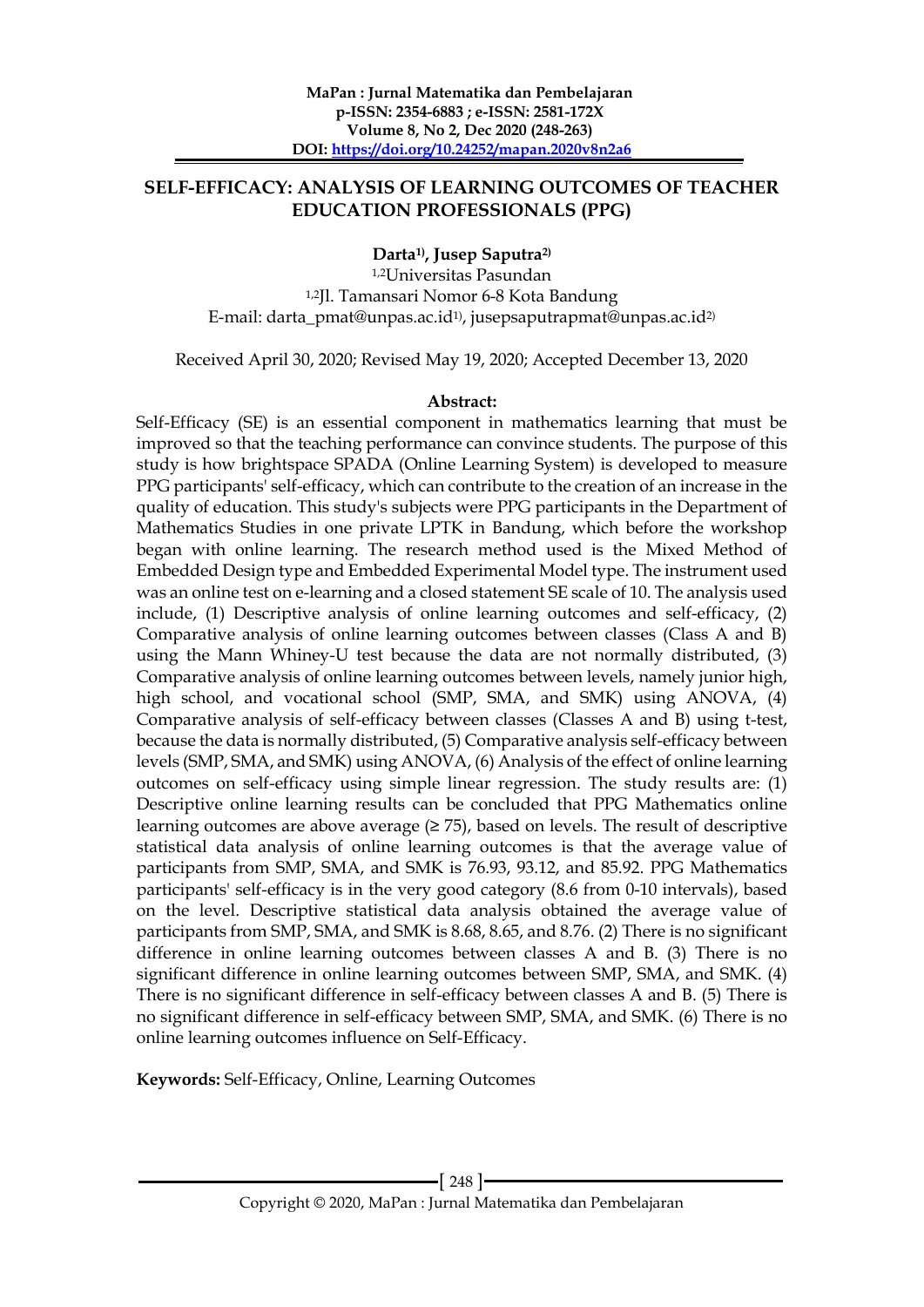# **SELF-EFFICACY: ANALISIS HASIL BELAJAR DARING PESERTA PENDIDIKAN PROFESI GURU (PPG)**

#### **Abstrak:**

Self-Efficacy (SE) atau keyakinan diri merupakan komponen penting dalam pembelajaran matematika yang harus ditingkatkan, agar penampilan mengajarnya mampu meyakinkan siswa. Tujuan penelitian ini adalah bagaimana brightspace SPADA (Online Learning System) dikembangkan untuk mengukur self-efficacy peserta PPG, yang pada gilirannya dapat memberikan kontribusi terhadap terciptanya peningkatan mutu pendidikan. Subjek penelitian ini adalah peserta PPG dalam jabatan Bidang Studi Matematika di salah satu LPTK swasta di Kota Bandung yang sebelum kegiatan lokakarya dimulai dengan pembelajaran daring. Metode penelitian yang dilakukan adalah metode campuran (Mixed Method) tipe Embedded Design dengan jenis Embedded Experimental Model. Instrumen yang digunakan adalah tes online pada e-learning dan pernyataan tertutup SE skala 10. Analisis yang digunakan diantaranya, (1) Analisis secara deskriptif hasil belajar daring dan self-efficacy, (2) Analisis perbandingan hasil belajar daring antar kelas (Kelas A dan B) menggunakan uji Mann Whiney-U, (3) Analisis perbandingan hasil belajar daring antar jenjang (SMP, SMA, dan SMK) menggunakan ANOVA, (4) Analisis perbandingan self-efficacy antar kelas (Kelas A dan B) menggunakan uji-t, (5) Analisis perbandingan self-efficacy antar jenjang (SMP, SMA, dan SMK) menggunakan ANOVA, (6) Analisis pengaruh hasil belajar daring terhadap self-efficacy menggunakan regresi linear sederhana. Hasil penelitiannya adalah (1) Hasil pembelajaran daring secara deskriptif dapat disimpulkan bahwa hasil pembelajaran daring PPG Matematika di atas rata-rata (≥ 75), berdasarkan jenjang. Hasil analisis data statistika deskriptif hasil pembelajaran daring yaitu nilai rata-rata peserta dari SMP, SMA, dan SMK adalah 76.93, 93.12, dan 85.92. Self-efficacy peserta PPG Matematika ada pada kategori sangat baik (8,6 dari interval 0-10), berdasarkan jenjang. Analisis data statistika deskriptif diperoleh nilai rata-rata peserta dari SMP, SMA, dan SMK adalah 8.68, 8.65, dan 8.76, (2) Tidak ada perbedaan yang signifikan antara hasil pembelajaran online antara kelas A dan B, (3) Tidak ada perbedaan yang signifikan antara hasil pembelajaran online antara SMP, SMA, dan SMK, (4) Tidak ada perbedaan yang signifikan dalam self-efficacy antara kelas A dan B, (5) Tidak ada perbedaan yang signifikan dalam self-efficacy antara SMP, SMA, dan SMK, dan (6) Tidak ada pengaruh hasil belajar daring terhadap pada self-efficacy.

**Kata Kunci**: Self-Efficacy, Daring, Hasil Belajar

*How to Cite:* Darta, & Saputra, J. (2020). Self-Efficacy: Analysis of Learning Outcomes of Teacher Education Professionals (PPG). *MaPan : Jurnal Matematika dan Pembelajaran*, 8(2), 248-263. https://doi.org/10.24252/mapan.2020v8n2a6.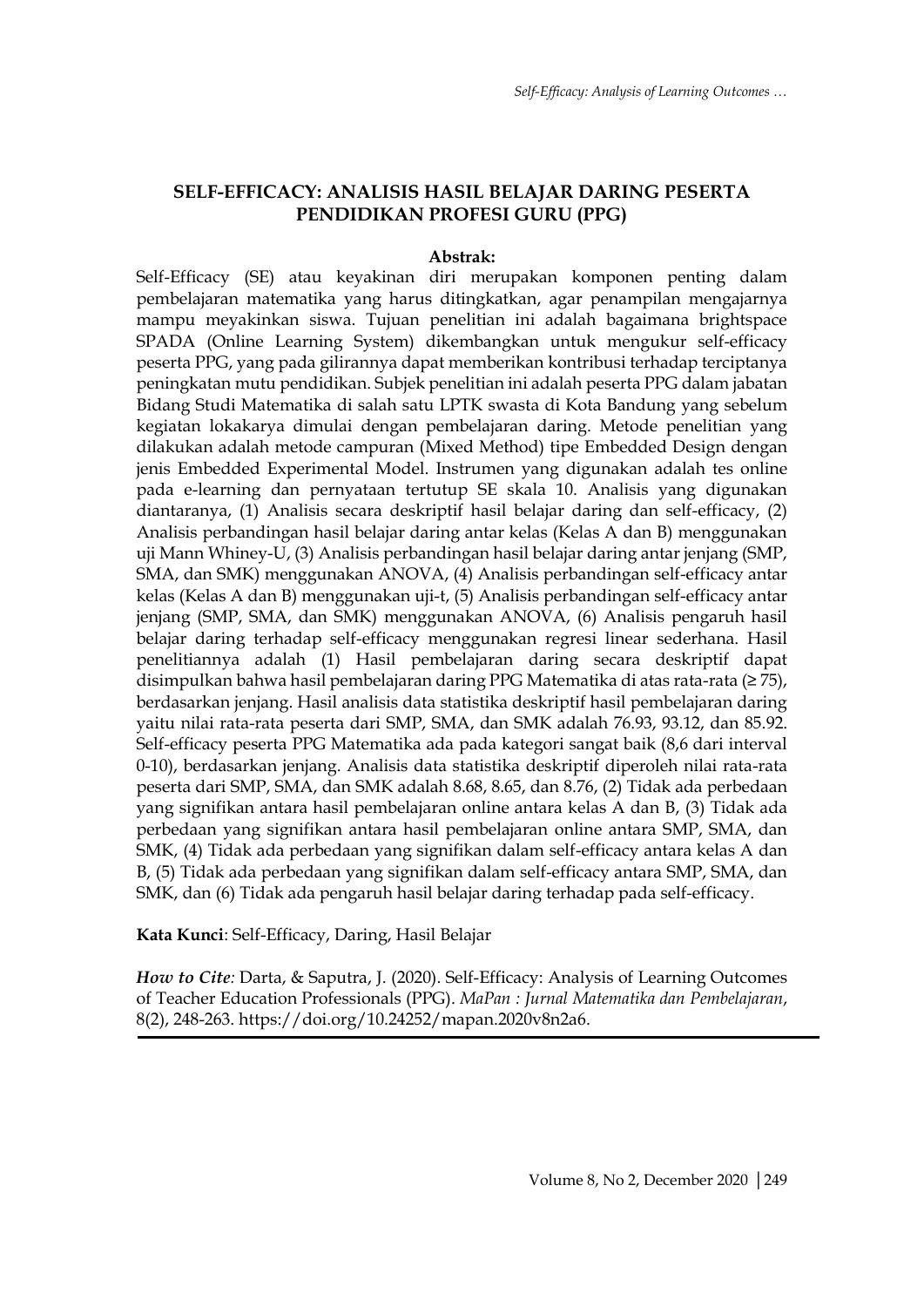#### **INTRODUCTION**

eacher preparation as a profession is stated in Government Regulation Number 74 (PP No. 74) of 2008 concerning teachers. In addition to the teacher must be qualified S1, the teacher must have a professional certificate of educators obtained through professional education. Article 2 states that teachers must have academic qualifications, competencies, educator certificates, be physically and mentally healthy, and realize national education goals. **T** 

To realize the law mandate in preparing professional teachers, the government has prepared a Teacher Professional Education Program (PPG) in a PPG Study Program. In Indonesia, the PPG program follows the mandate of both the UUGD and Law Number 12 of 2012 on Higher Education, adopting a consecutive or layered model. Article 17 (1) of the Higher Education Law states that professional education is Higher Education after an undergraduate program that prepares students for work that requires special expertise requirements.

According to Kementerian Riset, Teknologi, dan Perguruan Tinggi (2017: 4), "The PPG Study Program is organized by universities that have a program of providing educators and educational staff who meet the requirements and obtain permits determined by the Minister of Research in Technology and Higher Education". Pasundan University (Unpas), especially the Faculty of Teacher Training and Education (FKIP) gaining trust as one of the LPTKs chosen to conduct the PPG Study Program. PPG Study Program held at FKIP Unpas are PPG Study Programs in the positions of Mathematics Education, Biology, Indonesian Language, and Economic Studies. This research was conducted in the field of mathematics studies in 2018.

According to the Directorate General of Learning and Student Affairs of the Ministry of Technology and Higher Education Research and the Directorate General of Teachers and Education Personnel of the Ministry of Education and Culture, the contents of the PPG curriculum are, 1) Workshops for the development of learning tools accompanied by strengthening pedagogical competencies or fields of study and professions, as well as research plans actions, 2) Field Experience Practices. Before the workshop takes place, the PPG In Position Program must carry out online learning through the Brighstspace application owned by the Belmawa Directorate.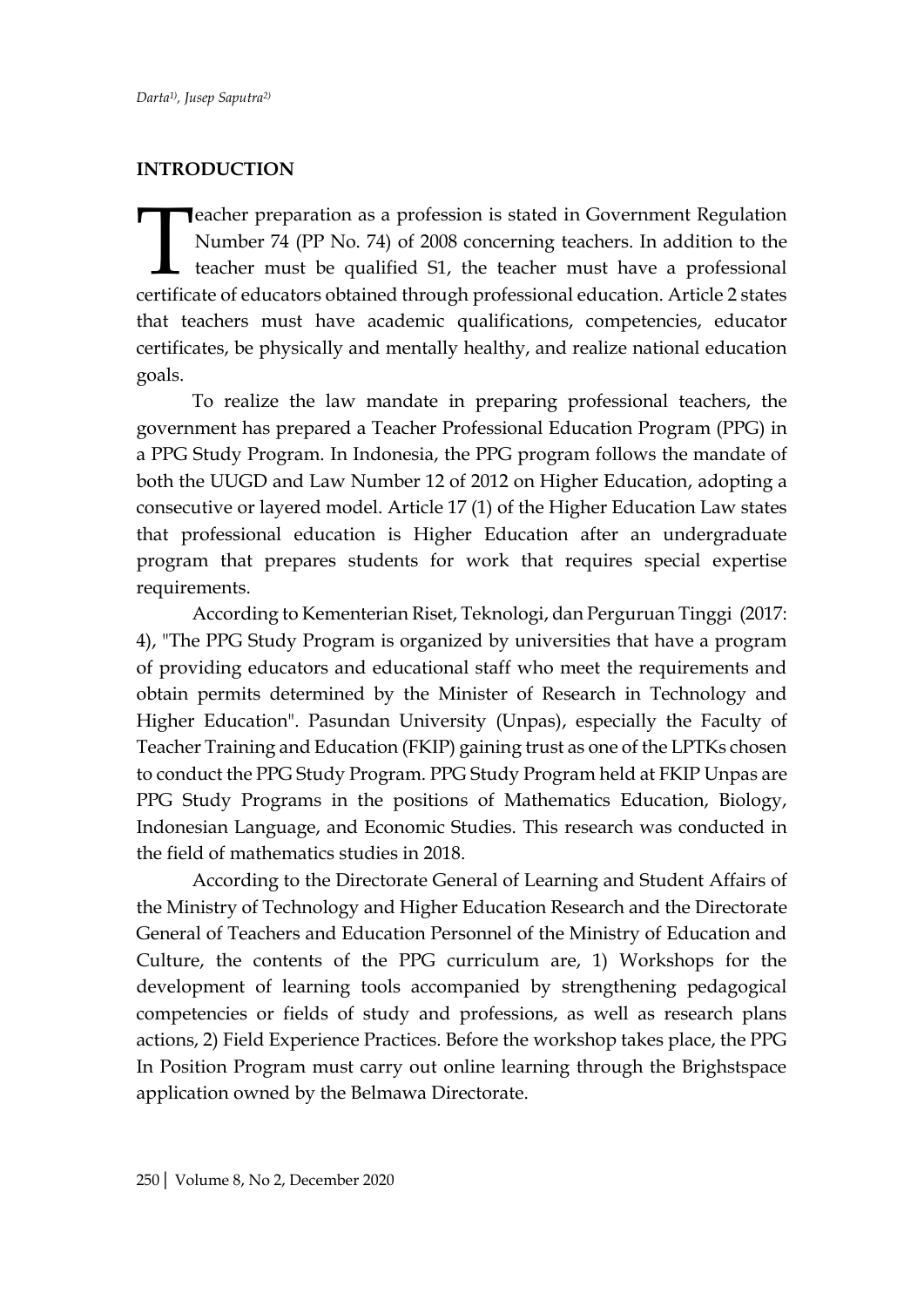The problem faced by PPG participants is the confidence of each participant in completing the Knowledge Test at the end of the evaluation as a form of graduation later. From these problems, one of the online learning solutions is prepared to foster the confidence of PPG participants to be better prepared in facing the Knowledge Test. Online learning through the Brighstspace application is assumed to foster better PPG participants' Selfefficacy.

A person's academic performance is influenced by cognitive beliefs, including parents, teachers, and friends in their environment. Bandura (2008) reasoned that self-efficacy is the most important factor influencing one's cognition. Self-Efficacy (SE) for a teacher is very important to teach mathematics to his students. Whereas research on the SE of the final year students as prospective mathematics teachers in Indonesia, including those rarely done.

The study's focus is on how the brightspace was developed to measure PPG participants' self-efficacy, contributing to improving education quality. With adequate learning, a future generation of qualified and capable of contributing to society, the nation, and the state will emerge. According to Darta and Saputra (2018: 2), "The Director-General of Teachers and Education Personnel (GTK) reported that based on the results of the Teacher Competency Test (UKG) administered at the end of 2015, the average score was 53.02. The competencies tested are professional competence and pedagogic competency. Based on the data, it is still necessary to improve the quality of teachers in Indonesia".

Based on the formulation of the problems outlined earlier, this study aims to: (1) Determine whether PPG Mathematics Online learning outcomes are above average (≥ 75). (2) Analyze differences in online learning outcomes of PPG Mathematics participants in Pasundan University in each class (class A and B). (3) Analyzing differences in online learning outcomes of PPG Mathematics participants in Pasundan University at every level, namely junior high, high school, and vocational school (SMP, SMA, and SMK). (4) Knowing whether PPG Mathematics participants' self-efficacy is in a good category. (5) Analyzing differences PPG Mathematics self-efficacy participants in Pasundan University each class (Class A and B). (6) Analyzing the differences in self-efficacy PPG Mathematics participants of FKIP Pasundan University every level (SMP, SMA, and SMK). (7) Analyzing the effect of online learning on self-efficacy.

Brightspace is an e-learning platform that teachers can use to learn and do assignments online. Enter the web address specified to access the Brightspace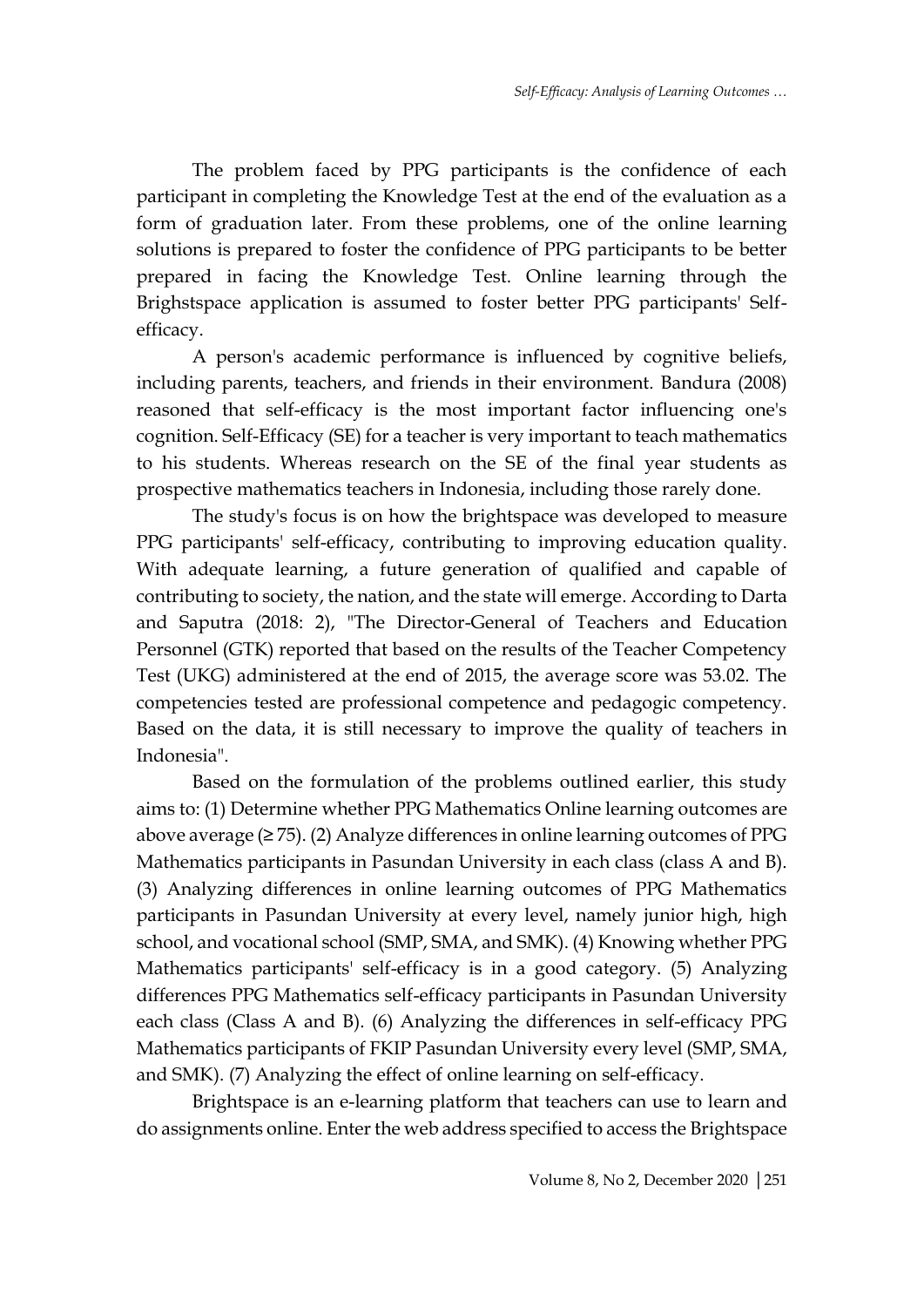e-learning platform. Enter the username and password specified (obtained from the implementing LPTK). In this case, you as a student can only see the class you are taking, reading and downloading material, and working on an existing assignment or quiz (Effendi, 2018). According to Saputra (2017: 118), "Utilization of e-learning, in addition to an effort to overcome the technical problems of learning (learning media), is also an effort to answer the substantial problem of learning (teaching resources)".

Online learning is learning outside the classroom (wherever and whenever), because according to Suyadi in Maulana and Saputra (2018: 31), "Learning with the method of Outdoor Learning has the strengths, among others, 1) With varied learning students will be fresh thinking because a changing atmosphere, 2) inquiry is more productive, 3) acceleration is more integrated and spontaneous, 4) exploration ability is more coherent, and 4) fosters reinforcement of concepts". Besides, learning by using ICT has a positive influence. According to Yaniawati, Kartasasmita, and Saputra (2019: 2), "Utilization of e-learning in mathematics has positive influences. Other than as an effort in solving technical problems as learning media, this can also be an effort to address substantial learning problems as learning material.

According to Kementerian Riset, Teknologi, dan Perguruan Tinggi (2017: 2), the PPG Study Program is an educational program organized to prepare graduates of S1 Education and S1/DIV Non-Education who have the talent and interest to become teachers. This program aims to master teacher competence in full by following national education standards to obtain professional educators' certificates in early childhood education, primary education, and secondary education. The PPG Study Program is expected to answer various educational problems, such as: (1) shortage of teachers (shortage) especially in the outermost, frontier, and disadvantaged regions, (2) unbalanced distribution, (3) qualifications below standard (under qualification), (4) teachers who are less competent (low competence), and (5) mismatch between educational qualifications and the field that is supported (mismatched).

The PPG Study Program that will produce professional teachers is expected to produce superior and ready graduates to face the times' demands. The position of student learning outcomes in Indonesia is currently not encouraging. The 2015 PISA (Program for International Student Assessment) study shows that Indonesia has only been ranked 69th out of 76 countries. The TIMSS study (Trends in International Mathematics and Science Study) also showed Indonesian students ranked 36th out of 49 countries to carry out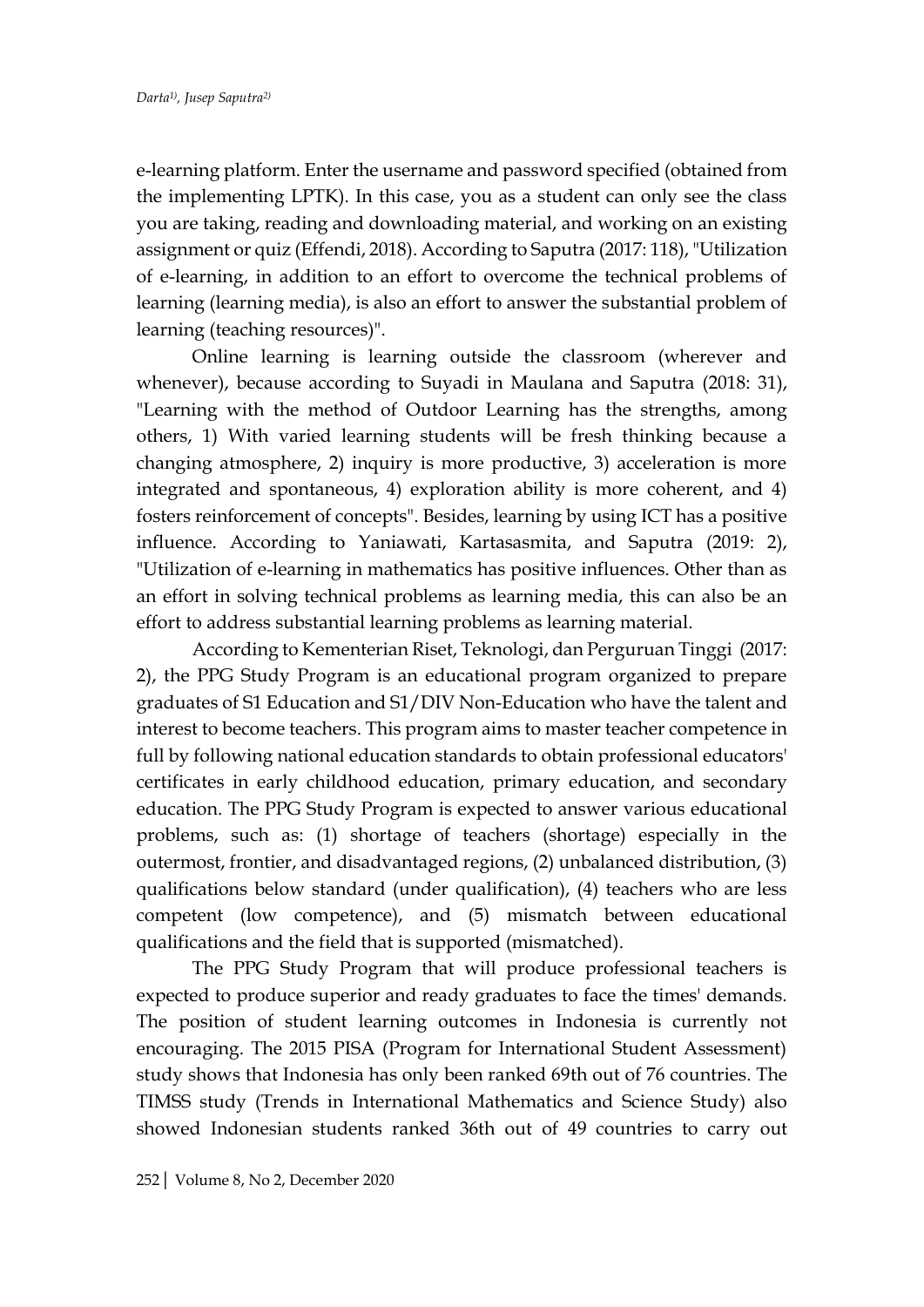scientific procedures (Kementerian Riset, Teknologi, dan Perguruan Tinggi, 2017: 2).

PPG Study Program is designed systematically and applies quality principles starting from selection, learning, and assessment processes, to competency testing. This program is expected to produce future professional teachers who can produce graduates who are superior, competitive, and of character, and love the motherland (Kementerian Riset, Teknologi, dan Perguruan Tinggi, 2017: 3).

The concept of self-efficacy stems from the theory put forward by Bandura around the 1970s taken from a social cognitive theory, which is usually associated with one's beliefs about their capabilities or beliefs in achieving specific goals. Efficacy is the affective domain. But efficacy is essential because it can influence the expected results or goals. Bandura in Setiadi (2010: 20) defines Self-efficacy as "Beliefs in one's capability to organize and execute the courses of action required to manage prospective situations". On another occasion, Bandura (2008) defines that self-efficacy is one's belief about his ability to influence the expected results.

# **METHODS**

This study's research method is a Mixed Method of the Embedded Design type with the Embedded experimental model type. This model's main priorities are developed from quantitative and qualitative data that follows or supports the methodology. According to Creswell and Clark in Indrawan & Yaniawati (2014: 84), next is the Embedded design.

The population in this study were participants of the PPG Study Program at the University of Pasundan Position. The sample was selected from the population by purposive sampling and was carried out considering that the researcher had a Mathematics Education background to examine PPG participants in Mathematics. The research sample was 58 participants of Phase 1 Mathematics PPG and 57 participants of Phase 2 Mathematics PPG.

Data analysis to test online data hypotheses and self-efficacy, then analyzed using descriptive statistics, normality tests, two-sample average comparison tests, and three-sample average comparison tests. Based on descriptive statistics, exploring the analysis obtained the maximum value, minimum value, average, standard deviation, and variance of the experimental and control classes. Furthermore, the data were analyzed qualitatively. Test online data normality and self-efficacy with the Shapiro-Wilk test. Online data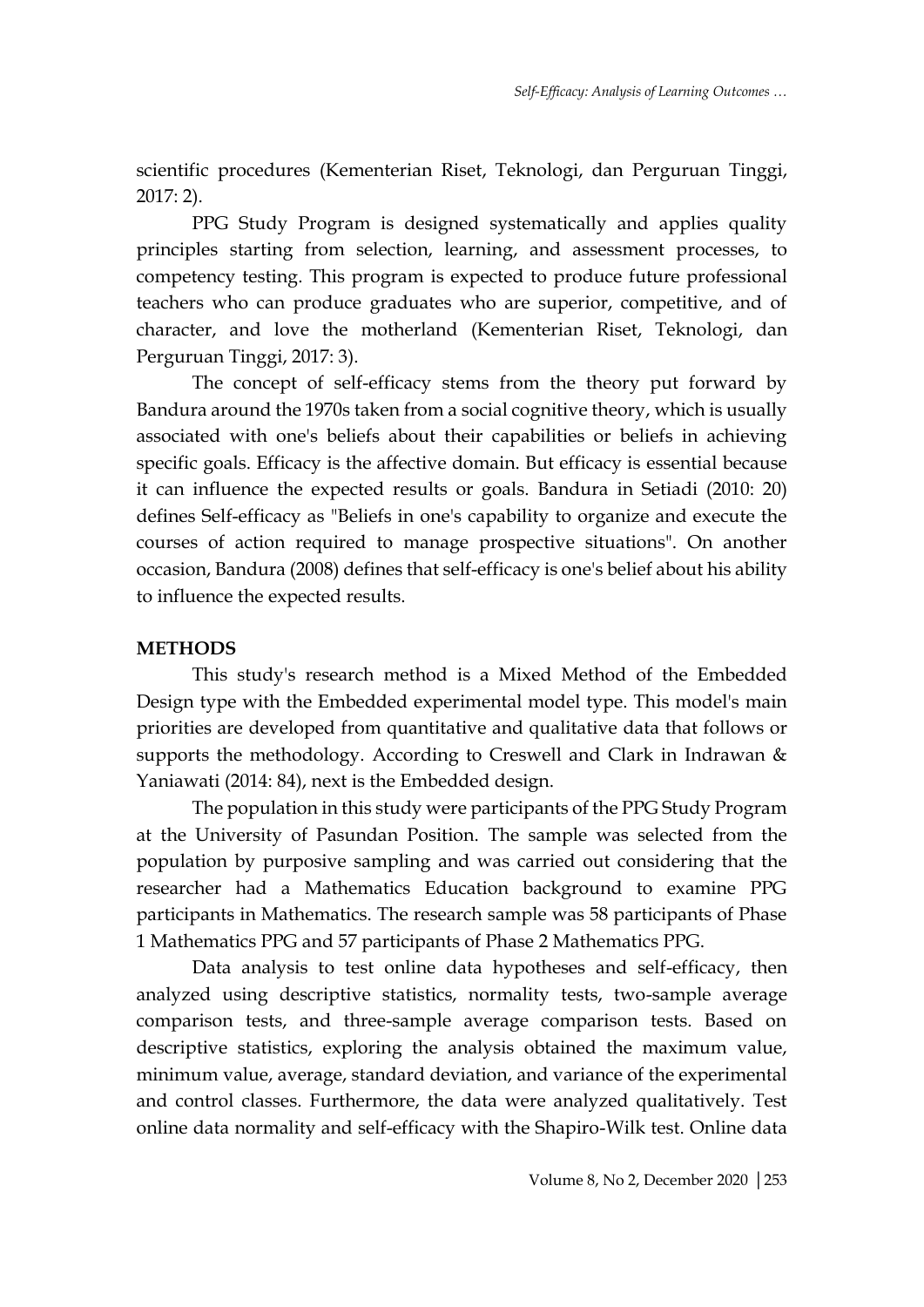analysis used was the Mann-Whitney test for comparison between classes A and B because the data were not normally distributed. While the self-efficacy data analysis used is the t-test for comparison between classes A and B because the data is normally distributed. Online data analysis and self-efficacy used are ANOVA for comparisons between levels (SMP, SMA, and SMK). Effect of online learning outcomes on self-efficacy. The analysis used is a simple linear regression analysis with the F test.

## **RESULTS AND DISCUSSION**

Brightspace SPADA (Online Learning System) Indonesia is one of the Directorate General of Learning and Student Affairs programs of the Ministry of Research, Technology, and Higher Education to develop PPG learning using the Hybrid Learning approach. This program consists of face-to-face learning and online learning through the Brightspace application.

Online learning is carried out by following the provisions of the PPG implementation guidelines. Online learning is held for 11 Weeks starting from June 09 until August 6, 2018. Online material includes Pedagogic and Professional Competencies. The study's online value data are only Professional Modules because they want to focus more on teachers' mathematics ability. The professional module (expertise) consists of 6 chapters (modules). Each module's contents are learning activities, assignments, formative tests, final projects, summative tests, and discussion forums. The expertise module starts on July 2, 2018 until August 17, 2018.

From the quota of 60 participants given by the Directorate General of Learning and Student Affairs, the Ministry of Research, Technology, and Higher Education, all passed. However, the study's data were 58 people because 2 people did not fill out the self-efficacy questionnaire. Research data analysis was taken from the grades of PPG Mathematics Education in 2018 Phase 1 of Class A and B. The following is the number of sample data used.

| Table 1. Number of Research Sample Data by Class |       |         |              |         |    |         |  |  |  |
|--------------------------------------------------|-------|---------|--------------|---------|----|---------|--|--|--|
| Class                                            | Cases |         |              |         |    |         |  |  |  |
|                                                  |       | Valid   | <b>Total</b> |         |    |         |  |  |  |
|                                                  | N     | Percent | N            | Percent | N  | Percent |  |  |  |
| 20181A                                           | 30    | 100.0%  |              | $0.0\%$ | 30 | 100.0%  |  |  |  |
| 20181B                                           | 28    | 100.0%  |              | $0.0\%$ | 28 | 100.0%  |  |  |  |

Table 1. Number of Research Sample Data by Class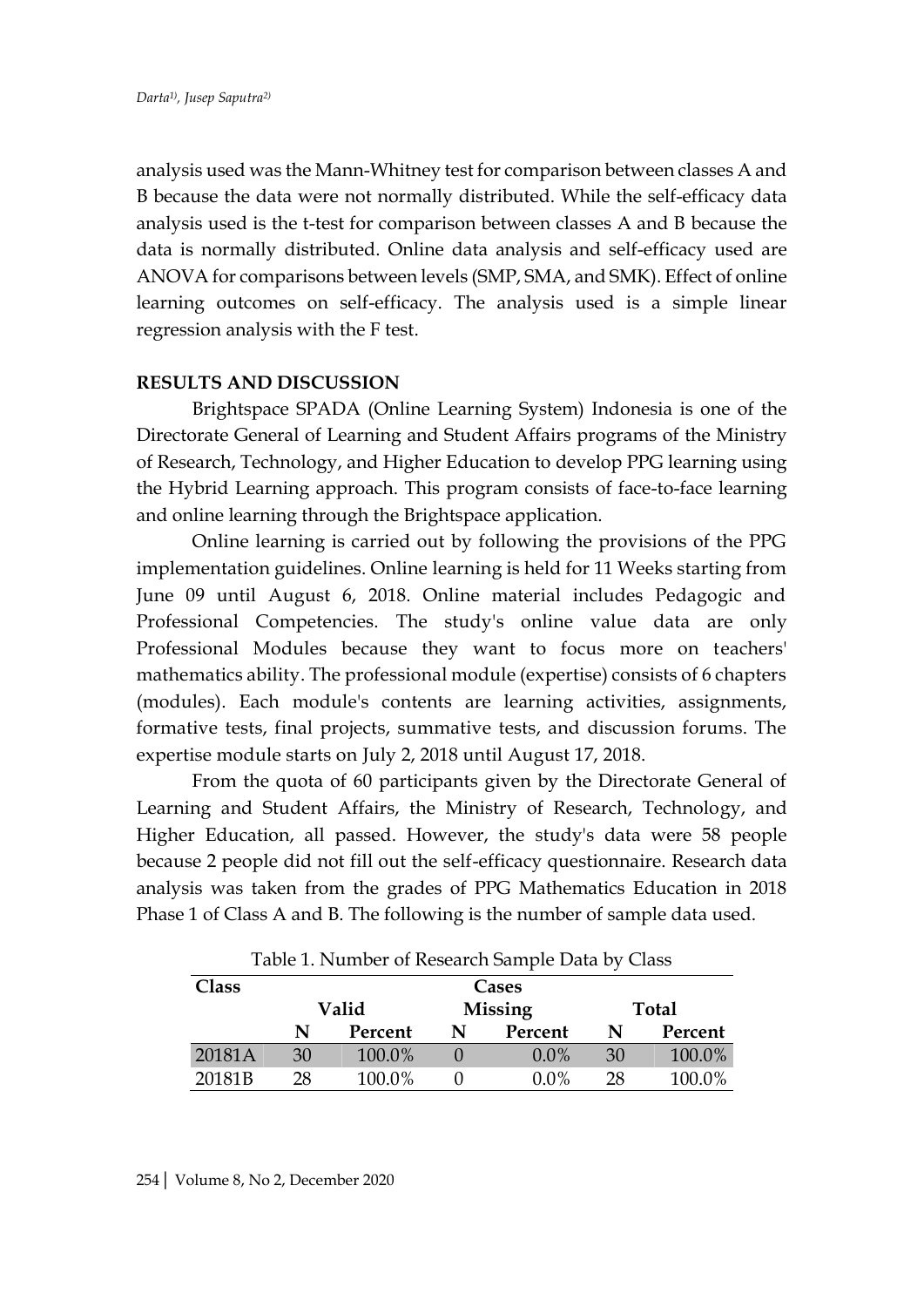Based on table 1, the number of students who were the subject of research was 58 people consisting of class A with 30 people and class B with 28 people. If categorized by level, the amount of sample data is as follows.

| Table 2. The Number of Research Sample Data by Level |    |                         |   |         |              |         |  |  |  |  |
|------------------------------------------------------|----|-------------------------|---|---------|--------------|---------|--|--|--|--|
| Level                                                |    | Cases                   |   |         |              |         |  |  |  |  |
|                                                      |    | <b>Missing</b><br>Valid |   |         | <b>Total</b> |         |  |  |  |  |
|                                                      | N  | Percent                 | N | Percent | N            | Percent |  |  |  |  |
| <b>SMP</b>                                           | 25 | 100.0%                  |   | $0.0\%$ | 25           | 100.0%  |  |  |  |  |
| <b>SMA</b>                                           | 10 | 100.0%                  |   | $0.0\%$ | 10           | 100.0%  |  |  |  |  |
| <b>SMK</b>                                           | 23 | 100.0%                  |   | $0.0\%$ | 23           | 100.0%  |  |  |  |  |

Based on table 2, the number of students coming from SMP is 25 people, SMA is 10 people, and SMK is 23 people. Online data is taken from the final score of each student online. The maximum ideal score of a student is 100. The following are the results of an analysis of online descriptive statistical data from both classes.

| <b>Class</b> |                     |          | Statistic Std. Error |
|--------------|---------------------|----------|----------------------|
|              | Mean                | 78.9540  | 2.75331              |
|              | Median              | 85.4651  |                      |
|              | Variance            | 227.422  |                      |
|              | Std. Deviation      | 15.08050 |                      |
| 20181A       | Minimum             | 17.63    |                      |
|              | Maximum             | 89.82    |                      |
|              | Range               | 72.19    |                      |
|              | Interquartile Range | 12.94    |                      |
|              | <b>Skewness</b>     | $-2.686$ | .427                 |
|              | Kurtosis            | 8.810    | .833                 |
|              | Mean                | 75.8648  | 3.98023              |
|              | Median              | 84.1534  |                      |
|              | Variance            | 443.582  |                      |
|              | Std. Deviation      | 21.06139 |                      |
| 20181B       | Minimum             | 3.95     |                      |
|              | Maximum             | 87.83    |                      |
|              | Range               | 83.89    |                      |
|              | Interquartile Range | 3.60     |                      |
|              | <b>Skewness</b>     | $-2.484$ | .441                 |
|              | Kurtosis            | 5.460    | .858                 |

Table 3. Descriptive Statistics of PPG Online Values by Class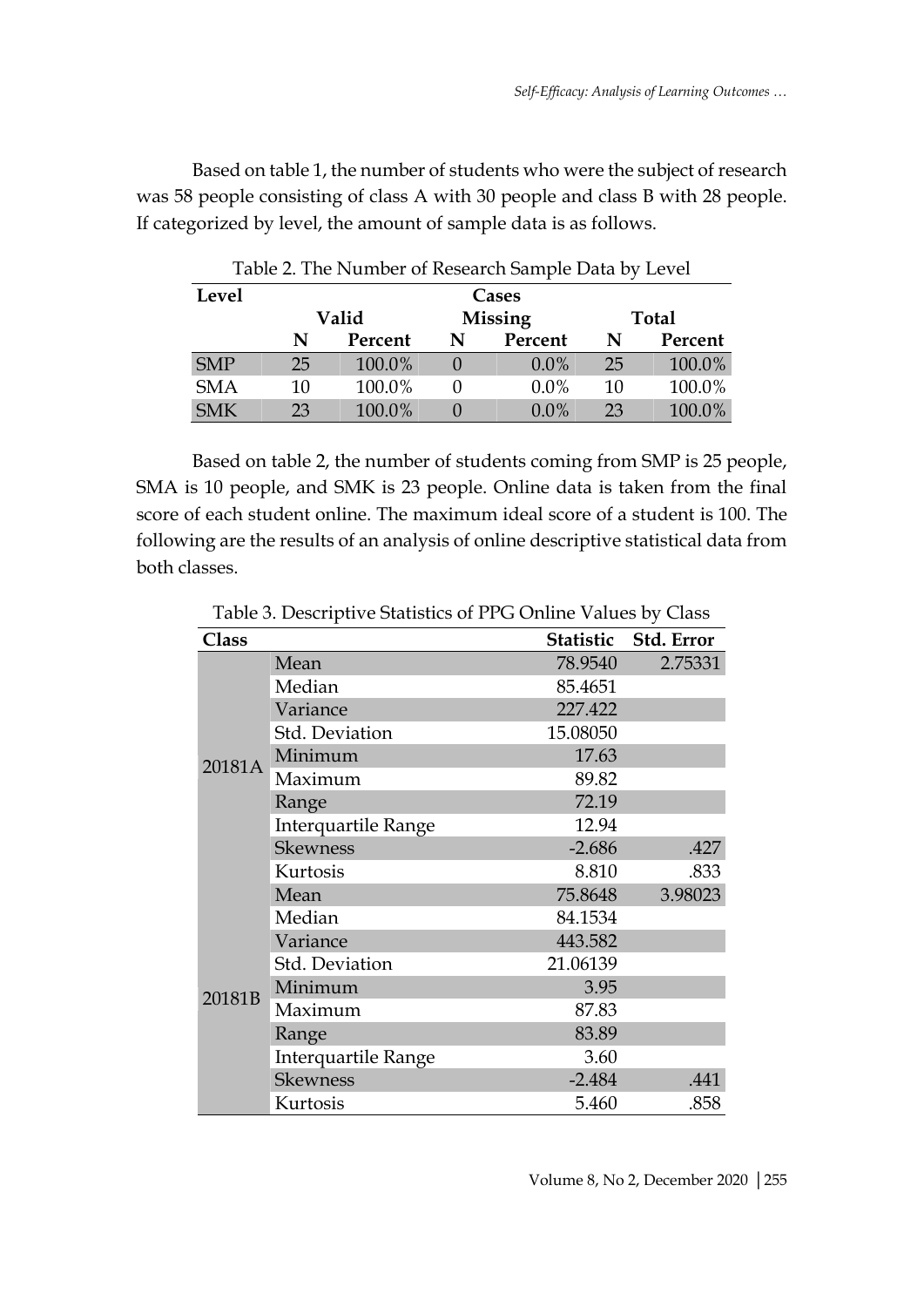Based on the descriptive statistical analysis results from table 3, the minimum grades of A and B classes are 17.63 and 3.95. The maximum grades of classes A and B are 89.82 and 87.83. The average grades of classes A and B are 78.95 and 75.86. These results show that the average value of online class A is higher than class B. When viewed from the standard deviation, classes A and B are 15.08 and 21.06. Class B's standard deviation is greater than class A, meaning that class B's individual values are further than the average value compared to the individual values in class A than the average.

| <b>Levels</b> |                            | Statistic | Std. Error |
|---------------|----------------------------|-----------|------------|
|               | Mean                       | 76.9340   | 3.41578    |
|               | Median                     | 84.6320   |            |
| <b>SMP</b>    | Variance                   | 291.689   |            |
|               | Std. Deviation             | 17.07890  |            |
|               | Minimum                    | 23.73     |            |
|               | Maximum                    | 89.49     |            |
|               | Range                      | 65.76     |            |
|               | <b>Interquartile Range</b> | 12.50     |            |
|               | <b>Skewness</b>            | $-2.105$  | .464       |
|               | Kurtosis                   | 3.934     | .902       |
|               | Mean                       | 77.7360   | 6.80040    |
| <b>SMA</b>    | Median                     | 85.5221   |            |
|               | Variance                   | 462.454   |            |
|               | Std. Deviation             | 21.50474  |            |
|               | Minimum                    | 17.63     |            |
|               | Maximum                    | 88.70     |            |
|               | Range                      | 71.07     |            |
|               | <b>Interquartile Range</b> | 8.63      |            |
|               | <b>Skewness</b>            | $-2.962$  | .687       |
|               | Kurtosis                   | 9.032     | 1.334      |
|               | Mean                       | 77.9184   | 3.85893    |
|               | Median                     | 84.1713   |            |
|               | Variance                   | 342.501   |            |
|               | Std. Deviation             | 18.50677  |            |
| <b>SMK</b>    | Minimum                    | 3.95      |            |
|               | Maximum                    | 89.82     |            |
|               | Range                      | 85.87     |            |
|               | Interquartile Range        | 4.03      |            |
|               | <b>Skewness</b>            | $-3.283$  | .481       |
|               | Kurtosis                   | 12.096    | .935       |

Table 4. Descriptive Statistics of PPG Online Values Based on Levels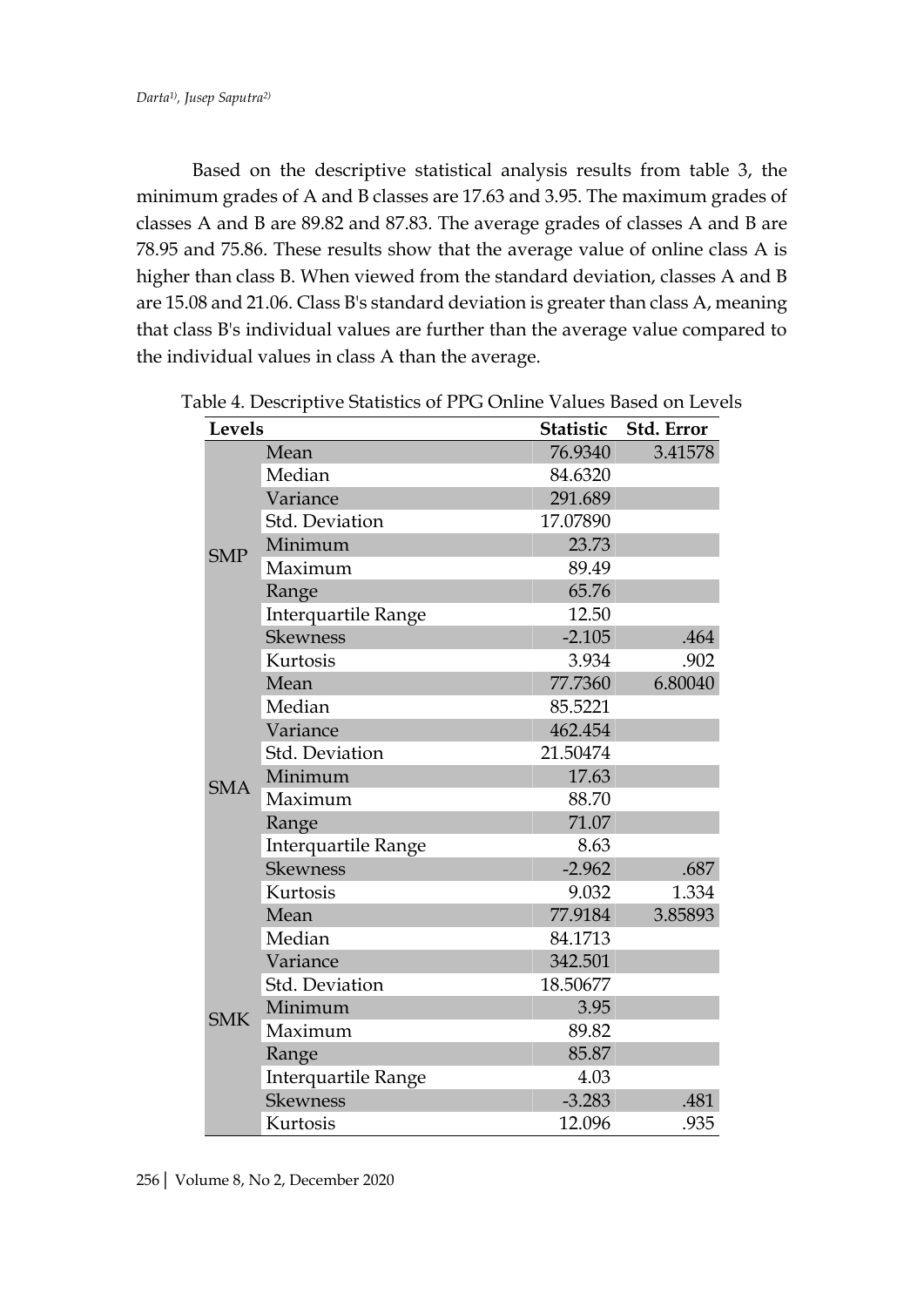If categorized by level from table 4, the results of descriptive statistical data analysis of online learning outcomes are the average value of participants from junior high, high school, and vocational school is 76.93, 93.12, and 85.92. This result shows that the average online score descriptively from the highest order was achieved by participants from high school, vocational school, and junior high school. Learning material in Mathematics online is a level above S1. Participants from high school can more easily finish it because they are already familiar with more difficult Maths, followed by participants from SMK, and the last were participants from SMP.

Next, it's an analysis of online results comparison between class A and B in table 5. The analysis used is the Mann Whiney-U test because the data are not normally distributed.

| Table 5. Comparative Analysis of PPG Online Learning Outcomes between |  |  |  |
|-----------------------------------------------------------------------|--|--|--|
|                                                                       |  |  |  |

| Classes                      |             |  |  |  |  |
|------------------------------|-------------|--|--|--|--|
| Test Statistics <sup>a</sup> |             |  |  |  |  |
|                              | daring math |  |  |  |  |
| Mann-Whitney U               | 328.000     |  |  |  |  |
| Wilcoxon W                   | 734.000     |  |  |  |  |
| Z                            | $-1.432$    |  |  |  |  |
| Asymp. Sig. (2-tailed)       | .152        |  |  |  |  |
| a. Grouping Variable: class  |             |  |  |  |  |

In table 5, the significance value is 0.152 > 0.05, so H0 is accepted. That is, there is no significant difference in online learning outcomes between classes A and B. The results of the comparative analysis of online results between each level in table 6. The analysis used is the ANOVA Test.

Table 6. Comparative Analysis of PPG Online Learning Outcomes between  $T = 1$ 

|            |            |                   | Leveis     |      |                         |              |
|------------|------------|-------------------|------------|------|-------------------------|--------------|
| (I)        |            | Mean              | Std. Error | Sig. | 95% Confidence Interval |              |
| Levels     | Levels     | <b>Difference</b> |            |      | Lower                   | Upper        |
|            |            | $(I-I)$           |            |      | <b>Bound</b>            | <b>Bound</b> |
| <b>SMP</b> | <b>SMA</b> | $-.80202$         | 6.89884    | .908 | $-14.6276$              | 13.0236      |
|            | <b>SMK</b> | $-0.98440$        | 5.32720    | .854 | $-11.6603$              | 9.6915       |
| <b>SMA</b> | <b>SMP</b> | .80202            | 6.89884    | .908 | $-13.0236$              | 14.6276      |
|            | <b>SMK</b> | $-0.18238$        | 6.98401    | .979 | $-14.1787$              | 13.8139      |
| <b>SMK</b> | <b>SMP</b> | .98440            | 5.32720    | .854 | $-9.6915$               | 11.6603      |
|            | <b>SMA</b> | .18238            | 6.98401    | .979 | $-13.8139$              | 14.1787      |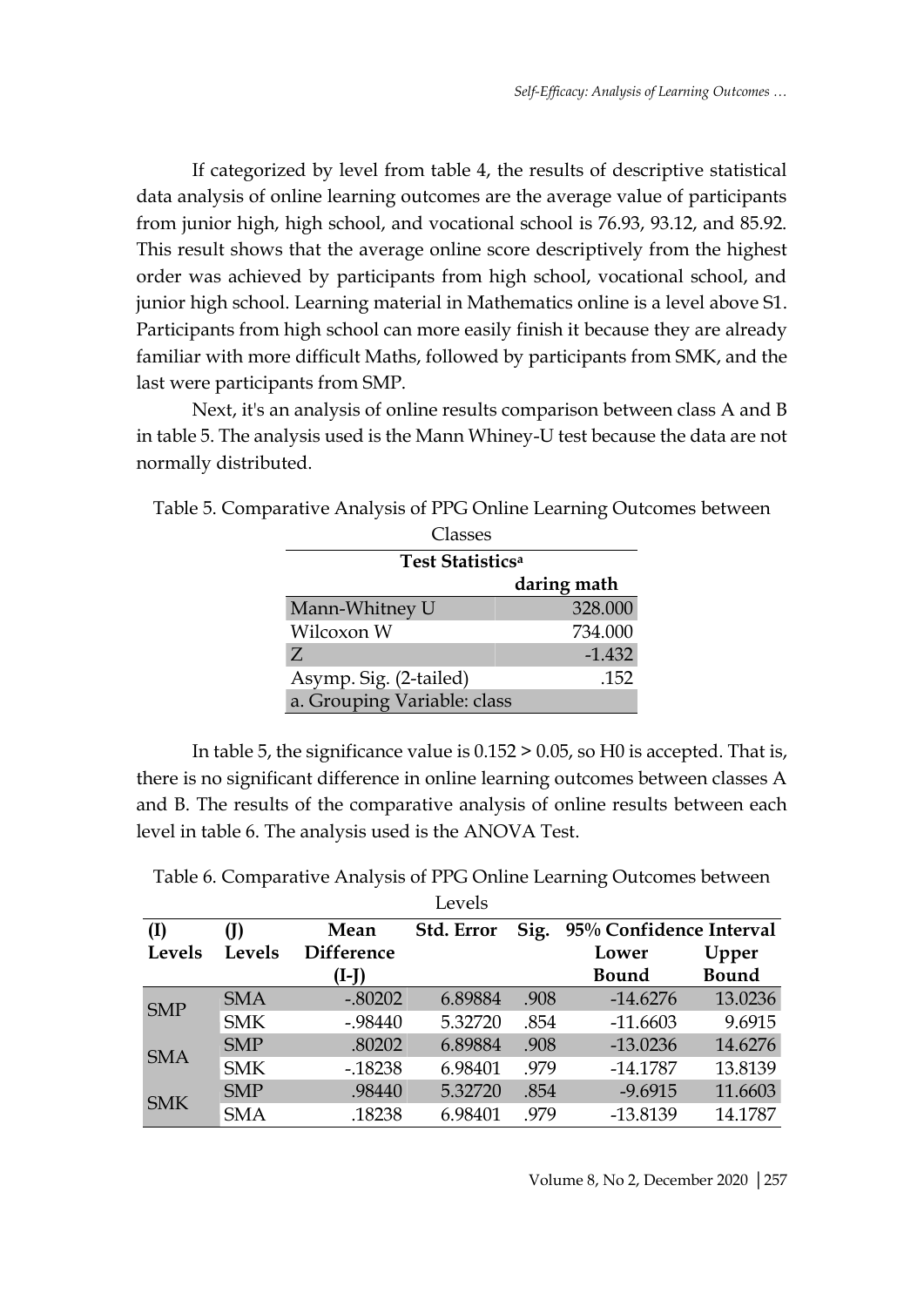In table 6, all the significance values > 0.05 so that H0 is accepted, i.e., there is no significant difference in online learning outcomes between junior high, high school, and vocational school. However, the results of descriptive online learning of PPG Mathematics online learning results are above average  $(≥ 75)$ .

The online math scores analysis shows no significant differences in online learning outcomes between classes A and B. There are no significant differences in online learning outcomes between junior high, high school, and vocational school. That is because online is open access. All participants can discuss and enable each other to help each other, meaning that the ability to do assignments and tests can be done by discussion and asking anyone. So it has an impact on the average value, which is almost the same for both classes.

Self-efficacy data is taken from the average questionnaire score of each student. The ideal maximum score of a student is 10. The minimum grades of Class A and B are 8.76 and 8.65. The maximum value of class A and B is equal to 10.00. The average grades of classes A and B are 8.76 and 8.65. These results show that the average self-efficacy of class A is higher than Class B. If seen from the standard deviation, class A and B are 0.66 and 0.75. Class B's standard deviation is greater than class A means that the individual score in class B is further than the average value compared to the individual score in class A than the average.

If categorized by level, then descriptive statistical data analysis obtained the average value of participants from junior high, high school, and vocational school is 8.68, 8.65, and 8.76. This result shows that the average value of selfefficacy descriptively from the highest order was achieved by participants from SMK, SMP, and SMA.

Furthermore, a comparative analysis of self-efficacy between class A and B. The analysis used is the t-test because the data are normally distributed

| Tubic 7. Companioni i manyolo of och Emicacy betti chi Chapoco |                                |          |             |  |                                                |                                 |                               |                   |
|----------------------------------------------------------------|--------------------------------|----------|-------------|--|------------------------------------------------|---------------------------------|-------------------------------|-------------------|
|                                                                |                                | $\bf{F}$ |             |  |                                                | Sig. T df Sig. $(2-$<br>tailed) | Mean<br>Difference Difference | <b>Std. Error</b> |
| self-<br>efficacy                                              | Equal variances<br>assumed     | .750     | .390.593 56 |  |                                                | .555                            | .11000                        | .18539            |
|                                                                | Equal variances<br>not assumed |          |             |  | $.591 \begin{array}{c} 54.0 \\ 16 \end{array}$ | .557                            | .11000                        | .18619            |

Table 7. Comparison Analysis of Self-Efficacy between Classes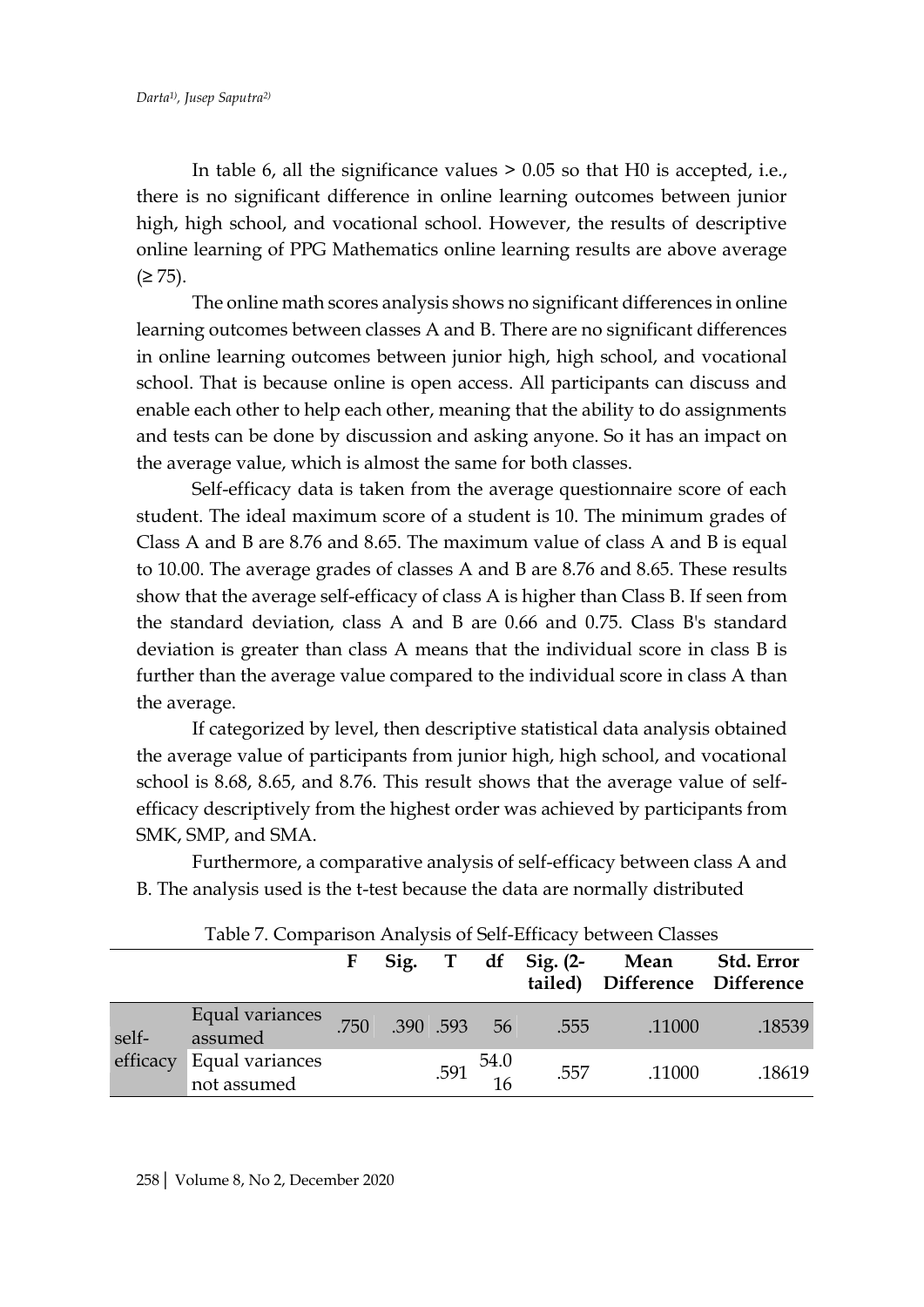In table 7, the significance value is 0.555 > 0.05 so that H0 is accepted, i.e., there is no significant difference in self-efficacy between classes A and B. Furthermore, a comparative analysis of self-efficacy between SMP, SMA, and SMK are conducted. The analysis used is ANOVA.

|            | Sig.<br>Std.<br>Mean |                   |        | 95% Confidence Interval |              |              |
|------------|----------------------|-------------------|--------|-------------------------|--------------|--------------|
| Levels     | <b>Levels</b>        | <b>Difference</b> | Error  |                         | Lower        | Upper        |
|            |                      | (I-J)             |        |                         | <b>Bound</b> | <b>Bound</b> |
| <b>SMP</b> | <b>SMA</b>           | .02933            | .26673 | .913                    | $-.5052$     | .5639        |
|            | <b>SMK</b>           | $-.07386$         | .20597 | .721                    | $-4866$      | .3389        |
| <b>SMA</b> | <b>SMP</b>           | $-.02933$         | .26673 | .913                    | $-0.5639$    | .5052        |
|            | <b>SMK</b>           | $-0.10319$        | .27003 | .704                    | $-0.6443$    | .4380        |
| <b>SMK</b> | <b>SMP</b>           | .07386            | .20597 | .721                    | $-0.3389$    | .4866        |
|            | <b>SMA</b>           | .10319            | .27003 | .704                    | $-4380$      | .6443        |

Table 8. Comparison Analysis of Self-Efficacy between Levels

In table 8, all the significance values > 0.05 so that H0 is accepted, i.e., there is no significant difference in self-efficacy between junior high, high school, and vocational school. In this study, PPG online is an independent variable that affects self-efficacy as a dependent variable. How to make a hypothesis decision: If p-value: If the sign value. F > 0.05, then H0 is accepted, which means there is no PPG online effect on self-efficacy.

There is no significant difference in self-efficacy between classes A and B. There is no significant difference in self-efficacy between SMP, SMA, and SMK. This result happens because all PPG participants have graduated online, so that all of them have high self-confidence to enter the next stage, which is the material learning workshop and learning tools.

According to Somakin (2010), someone who has a high SE certainly has high self-confidence and knows himself well. For students who have high selfconfidence, then the way to solve the given problem is not enough just one way but tried in various ways. Of course, someone who has a high SE will not stop studying, even if he has graduated. Akay and Boz (2010) state that SE has been a strong predictor of mathematical performance. In other words, the majority of research states that there is a positive relationship between attitude towards mathematics and success.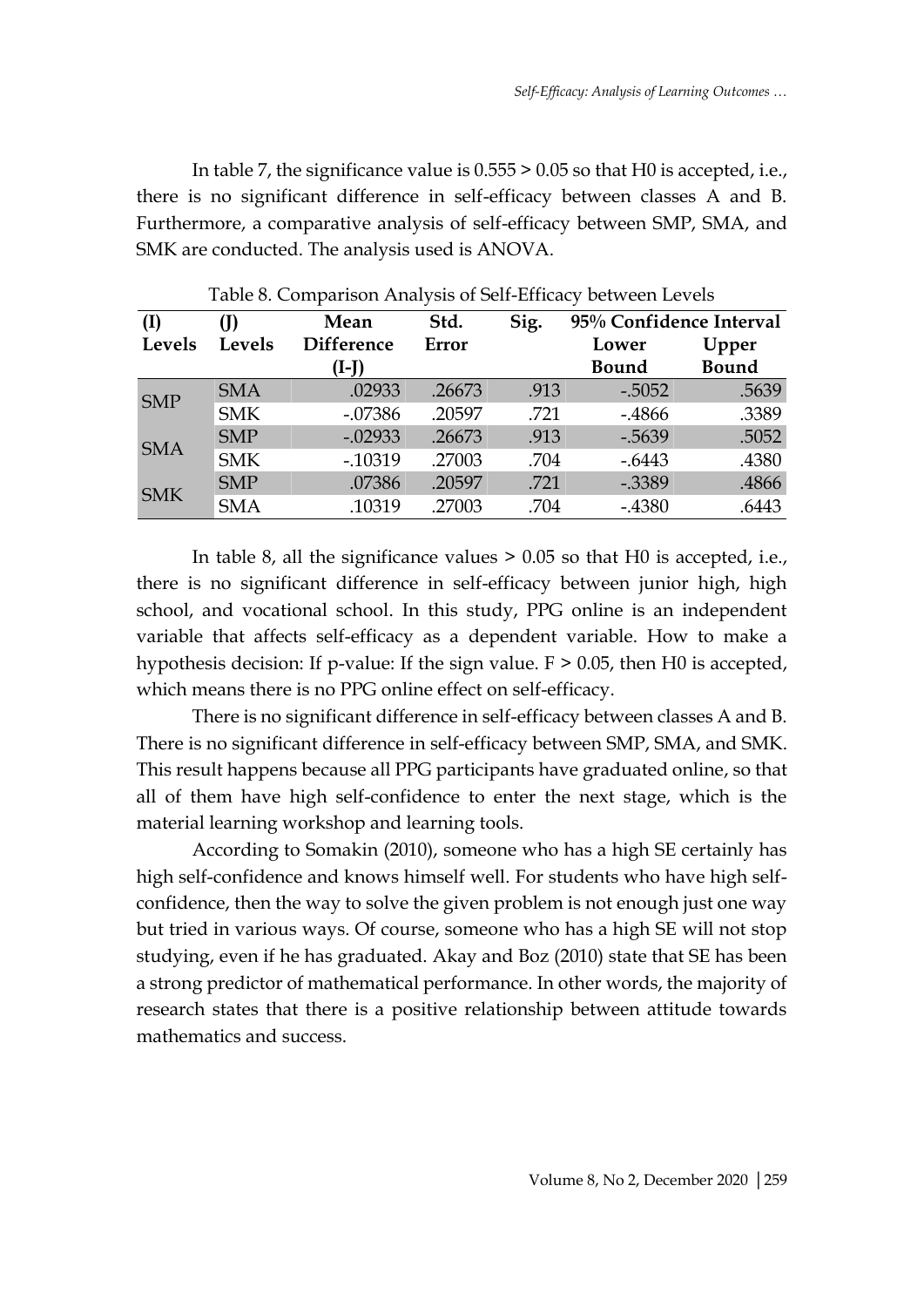| Model |            | df<br>Sum of<br>Mean<br><b>Squares</b><br>Square |    |      |      | Sig.              |
|-------|------------|--------------------------------------------------|----|------|------|-------------------|
|       | Regression | .004                                             |    | .004 | .009 | .925 <sup>b</sup> |
|       | Residual   | 28.046                                           | 56 | .501 |      |                   |
|       | Total      | 28.051                                           | 57 |      |      |                   |

Table 9. Analysis of the Effect of PPG Online on Self-Efficacy

a. Dependent Variable: self-efficacy

b. Predictors: (Constant), daring math

In table 9, it can be seen that the sign value is 0.925 > 0.05, meaning that H0 is accepted. That is, there is no online learning outcomes influence on Self-Efficacy. This result can also be seen in the regression equation in table 10.

|       | Table 10. Regression Equations |                                |            |                              |        |      |  |  |  |
|-------|--------------------------------|--------------------------------|------------|------------------------------|--------|------|--|--|--|
| Model |                                | Unstandardized<br>Coefficients |            | Standardized<br>Coefficients |        | Sig. |  |  |  |
|       |                                |                                | Std. Error | <b>Beta</b>                  |        |      |  |  |  |
|       | (Constant)                     | 8.745                          | .411       |                              | 21.256 | .000 |  |  |  |
|       | daring<br>math                 | .000                           | .005       | $-.013$                      | - 094  | .925 |  |  |  |

a. Dependent Variable: self-efficacy

The value of the beta coefficient forms the simple linear regression equation. The formed equation model is:  $Y = \alpha + b X1 = 8.745 + 0X1$ . It is seen that the coefficient is zero, so the independent variable which is PPG online will not affect the dependent variable, namely self-efficacy.

The obstacles faced are as follows: (1) in online learning, some modules do not match what teachers teach at school to students, (2) online time is felt to be very short, and a lot of material is too difficult.

The findings of this study are consistent with some of the research findings put forward by Akay and Boz (2010) (in Darta, 2014; Somakin, 2010) some conclusions can be drawn as follows.

- 1. The teaching method significantly increases the confidence of prospective mathematics teachers.
- 2. The belief of prospective teachers in mathematical literacy is an essential predictor of faith in solving mathematical problems.
- 3. Self-efficacy is a structure that affects anxiety tests. Students who have high self-confidence test anxiety decreases.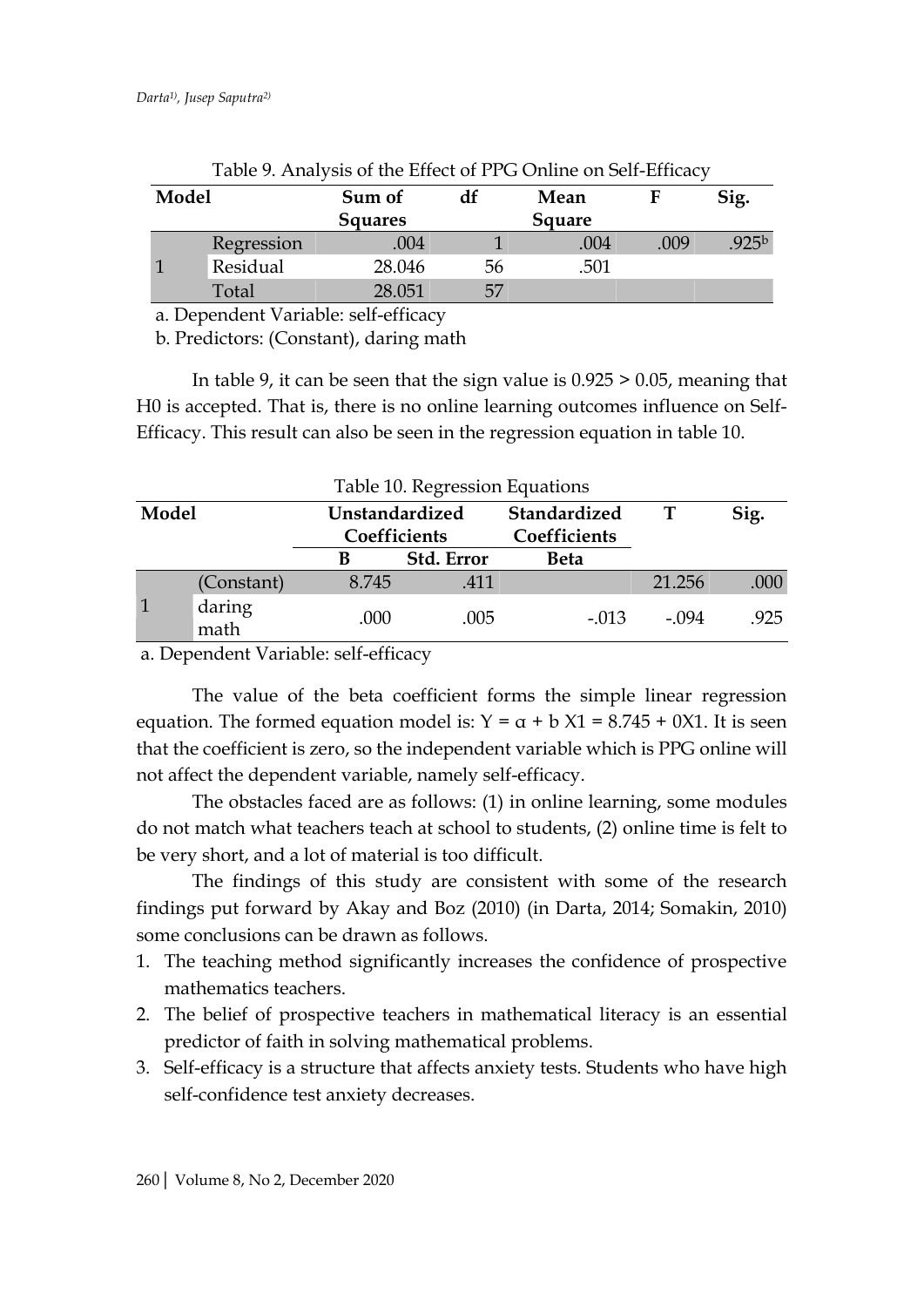- 4. Self-efficacy, gender, and mathematics anxiety correlate with high significance to mathematics achievement. Age variables and general mental abilities are not significant. Mathematical self-efficacy is the best predictor of mathematical gains, followed by gender and anxiety.
- 5. Learning that is oriented to problem posing has a positive influence on improving attitudes toward mathematics and mathematics self-efficacy. In contrast, traditional learning is the opposite.
- 6. Self-efficacy has an indirect effect on mathematical achievement through goal setting. The explanatory style's significance with mathematical achievement shows that the style of explaining someone influences mathematics achievement.

Also, consistent with the research results by Holzberger, Philip, and Kunter (2013) found that emphasizing the importance of testing the teacher's self-efficacy is a cause and a consequence of the educational process. But contrary to the Unlu and Ertekin (2013) research results, it revealed that the preservice mathematics teacher's self-efficacy score of mathematics teaching and teaching mathematics is high. There is a positive relationship between the efficacy of teaching mathematics and self-efficacy in mathematics. Sharma (2014) found that self-efficacy must be relevant to understanding educational outcomes because self-efficacy leads to certain behaviors and motivations that can encourage or impede effective performance.

Concerning previous research linked to this study, although this study's results indicate no significant correlation between online learning outcomes and self-efficacy, it is still essential to foster PPG participants' self-efficacy. Besides, the weaknesses of online learning outcomes are that it is difficult to ascertain whether the learning outcomes displayed are actual learning outcomes or not. This condition is also a weakness of data collection online learning outcomes because PPG participants are difficult to control tightly.

## **CONCLUSION**

This study's conclusions are: (1) Descriptive online learning results can be concluded that PPG Mathematics online learning outcomes are above average (≥ 75), based on levels. The results of descriptive statistical data analysis of online learning outcomes are the average value of participants from junior high, high school, and vocational school (SMP, SMA, and SMK) are 76.93, 93.12, and 85.92. PPG Mathematics participants' self-efficacy is in the very good category (8.6 from 0-10 intervals), based on the level. Descriptive statistical data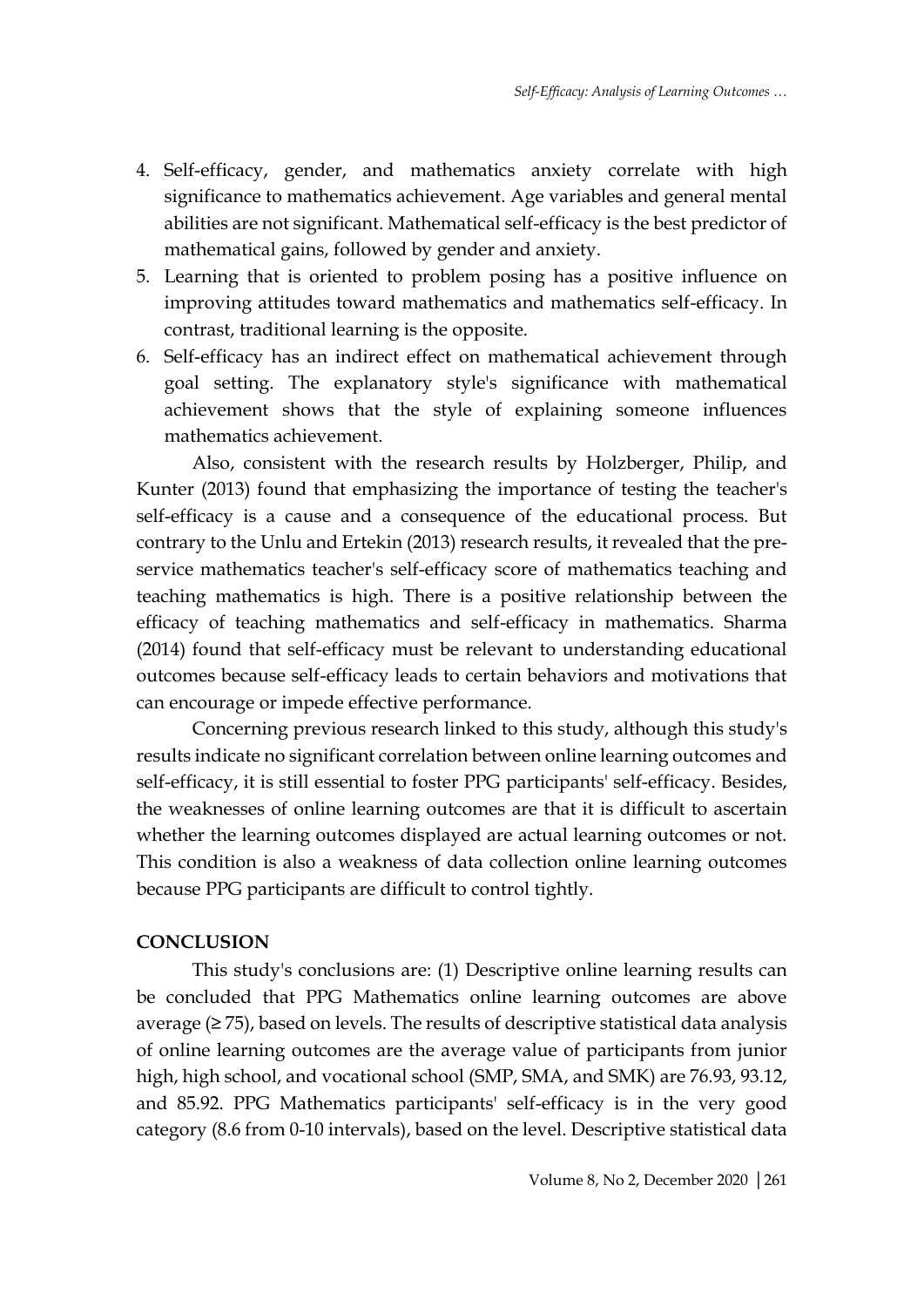analysis obtained the average value of participants from junior high, high school, and vocational school (SMP, SMA, and SMK) is 8.68, 8.65, and 8.76. (2) There is no significant difference in online learning outcomes between classes A and B. (3) there is no significant difference in online learning outcomes between the junior high, high school, and vocational school (SMP, SMA, and SMK). (4) There is no significant difference in self-efficacy between classes A and B. (5) There is no significant difference in self-efficacy between junior high, high school, and vocational school (SMP, SMA, and SMK). (6) There is no online learning outcomes influence on Self-Efficacy, with the formed equation model:  $Y = \alpha + b X1 = 8.745 + 0X1.$ 

## **REFERENCES**

- Akay, H., & Boz, N. (2010). The effect of problem posing oriented analyses-II course on the attitudes toward mathematics and mathematics selfefficacy of elementary prospective mathematics teachers. *Australian Journal of Teacher Education*, *35*(1), 1–17. https://doi.org/10.14221/ajte. 2010v35n1.6.
- Bandura. (2008). *Self-efficacy*. Retrieved from http://www.des.emory.edu/mfp /BanEncy.html.
- Darta. (2014). Self efficacy dalam pembelajaran matematika. *Symmetry 3 (Pendidikan Matematika)*, *3*(1), 328–333.
- Darta, & Saputra, J. (2018). Indicators that influence prospective mathematics teachers representational and reasoning abilities. *Journal of Physics: Conference Series*, *948*(1). https://doi.org/10.1088/17426596/948/1/ 012053.
- Effendi, R. (2018). *Brightspace: software e-learning bagi guru PPG dalam jabatan 2018*. Kompasiana. Retrieved from https://www.kompasiana.com/ ridwaneffendi8466/5b15644abde57504a63ab092/e-learning-brightspace -untuk-guru-peserta-ppg-dalam-jabatan-2018.
- Holzberger, D., Philipp, A., & Kunter, M. (2013). How teachers' self-efficacy is related to instructional quality: A longitudinal analysis. Joumal of Educational Psychology. *Joumal of Educational Psychology*, *5*(3), 774–786. https://doi.org/10.1037/a0032l98.
- Indrawan, R., & Yaniawati, P. (2014). *Metodologi penelitian kuantitatif, kualitatif, dan campuran untuk manajemen, pembangunan, dan pendidikan*. Bandung: PT Refika Aditama.
- Maulana, G. G., & Saputra, J. (2018). Penggunaan metode pembelajaran outdoor learning untuk meningkatkan hasil belajar siswa pada subkonsep vertebrata. *BIOSFER: Jurnal Biologi Dan Pendidikan Biologi*, *3*(1), 30–33. https://doi.org/dx.doi.org/10.23969/biosfer.v3i2.1263.
- Saputra, J. (2017). Penggunaan model problem based learning berbantuan e-

262| Volume 8, No 2, December 2020